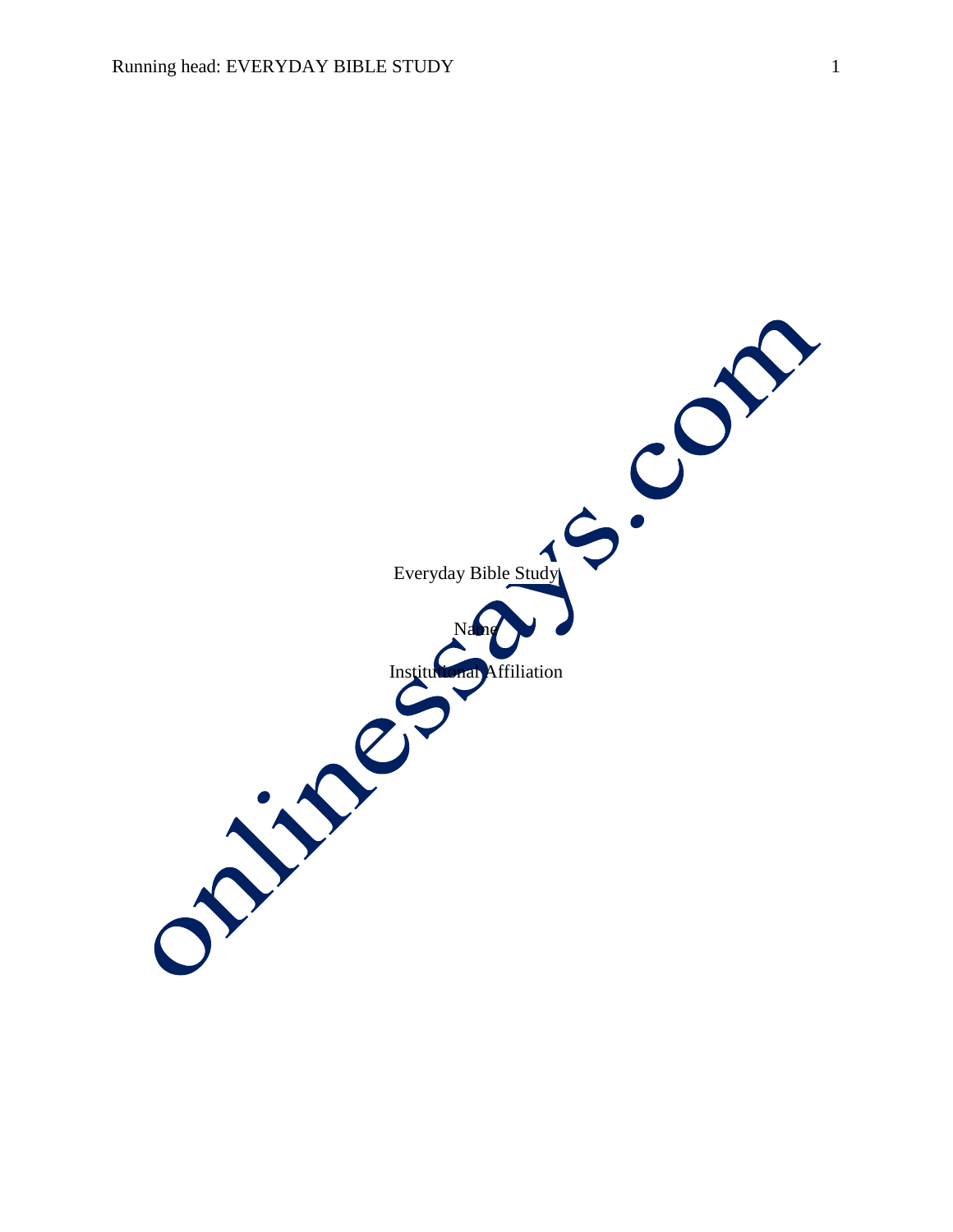Everyday Bible Study

## **Question One**

God wrote the Bible. His authorship was through the power of the Holy Spirit (Gutierrez, Hulshof & Cartwright, 2016). God used human beings to record the divine authorship of the Holy Scriptures through enabling them to have direct eye witness accounts of import such as the transfiguration of Jesus. God inspired the Bible through directing men to write the actual Biblical text through the guidance of the Holy Spirit (Gutierrez, Hulshof & Cartwright, 2016). This implies that every word written in the Bible was as a result of divine inspiration from the Creator. For instance, in the case of Matthew, he was able to write each word directly from God since the Holy Spirit was moving in him. When one declares that the Bible is inerrant, they mean that it is free from errors (Gutierrez, Hulshof & Cartwright, 2016). The inerrant nature of the Bible is attributable to the inspiration from God. It is true that God's character is free from all sorts of errors. Since God speaks the truth, it is justifiable to articulate that the Bible is free from errors due to the holiness it manifests in all the books of the scriptures. One can say that the Bible is inerrant because every word written in the Bible is a genuine reflection of truth. It acts as a medium for correcting, rebuking, and teaching people what they are supposed to do in light with God's holiness and inerrant character. It is also possible to articulate that the Holy Scriptures is interrant because of its sacred nature. The sanctity of the Bible is reflected in nothing short of the truth in it. According to Gutierrez, Hulshof, and Cartwright (2016), in Psalms 19:7-10, the psalmist encapsulates the Bible as trustworthy, perfect, radiant, more desirable than golden items, reliable, pure, full of divine wisdom, and sweeter than honey that emanates directly from the honey combs.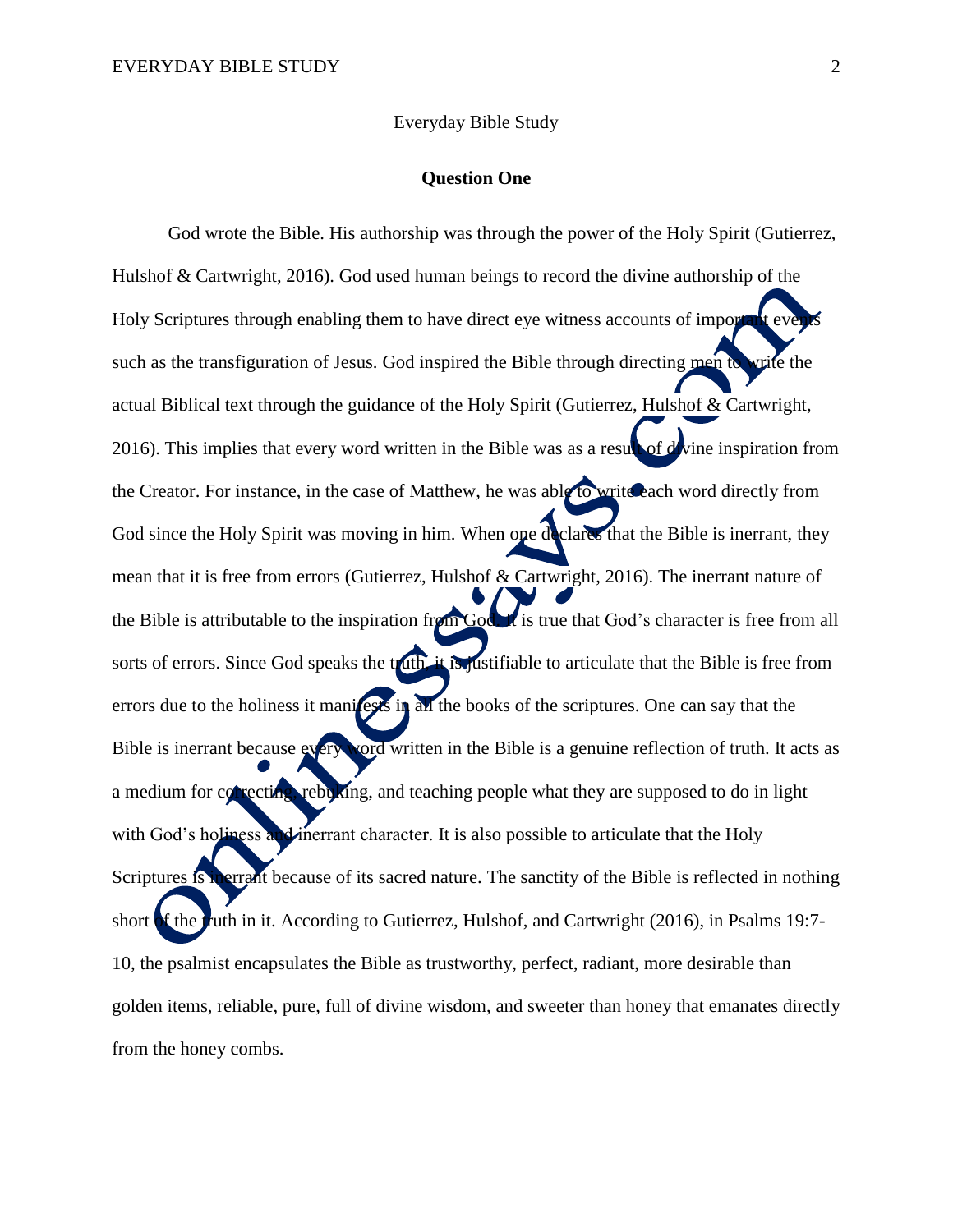## **Question Three**

Christians understand that the modern Bible came from the Septuagint, a Greek adaptation of the Old Testament at around 300 B.C (Gutierrez, Hulshof & Cartwright, 2016). New Testament authors then started translating the Bible from the Greek language to the Jewish as well as the languages of the Gentiles. During the  $4<sup>th</sup>$  Century, Jerome led an expansive translation of the Bible into Latin which was referred to as the Latin Vulgate (Gutierrez, Hulshof & Cartwright, 2016). Christians can proudly declare that they have the only word of God that reflects God's inspiration when the human authors recorded the accounts God gave them through the Holy Spirit's guidance. This is because despite the presence of numerous Biblical translations, the content is the same. The aim of the translations was to increase the readership of the Bible. If the Bible did not undergo several translations it could have been impossible for all the different ethnic speakers in the globe to understand the invaluable information. In 1382, John Wycliffe made a crucial move that advanced readership of the Bible when he led a group of Protestants to translate the Bible *into* English (Gutierrez, Hulshof & Cartwright, 2016). Wycliffe's translation utilized the Latin Vulgate. This acted as a trailblazer to other translations that followed many years after Wycliffe's pioneering English translation of the Bible. In 1611, Biblical scholars in England liaised with Cambridge and Oxford universities to publish the King James Version (KJV). The initial KJV has undergone numerous revisions which paved way for other translations such as the New International Version and the Revised Standards Version. Other versions involved extensive paraphrases with the aim of increasing the readability of the Bible.